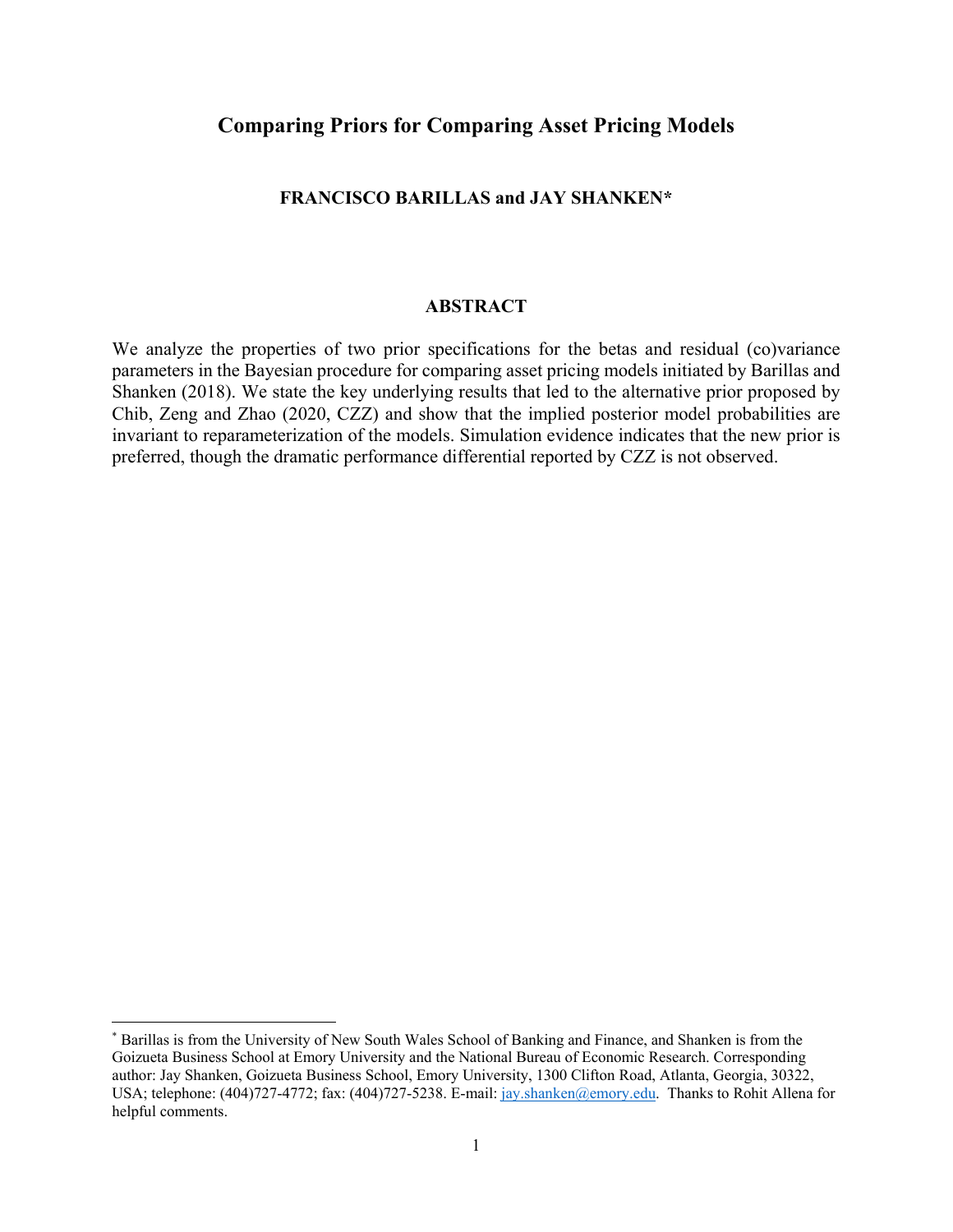In Barillas and Shanken (2018, BS), we develop a Bayesian procedure for comparing asset pricing models with traded factors. In this short paper, we discuss a modification of the prior and prove that it satisfies a desirable form of prior consistency across models, as well as invariance to reparametrization. The modified approach retains most of the framework in BS, including the joint treatment of included/excluded model factors and the form of the informative prior for alphas. The difference, which drives consistency and invariance, corresponds to the prior for the so-called "nuisance parameters" – the betas and residual (co)variance parameters.

The key insight that underlies the modified prior is our observation that there is a natural invertible mapping between the nuisance parameters for each pair of models, as explained in Section I below. Prior consistency then leads to the sensible requirement that the nuisance priors for all models be the same after the parameter spaces have been transformed such that they are identical. This condition is violated in BS. Invariance goes further in requiring that the posterior model probabilities be independent of the choice of parametric representation of the models. Our exploration of invariance was prompted by a question from a respected colleague as to whether the modified nuisance priors are truly noninformative for *all* models.

The explicit invertible mapping between the nuisance parameters for different models, together with our related observations about the properties of the corresponding induced priors under reparametrization, serves as the foundation for the work of Chib, Zeng, and Zhao (2019, CZZ). We communicated these thoughts to CZZ in response to an earlier version of their paper which, for the record, contained no hint of this transformation or the induced prior, $1 - \text{arguing that}$ the issues they raised about differing parameter spaces and prior support were not a problem. CZZ then used these ideas in developing the modified prior and derived a useful expression for this prior. Given the respective contributions of each of us to the analysis that has emerged, hereafter we refer to the modified prior as the BS-CZZ prior. As we show in Section III, the resulting likelihood measure for each model can be obtained from a simple variation of the momentgenerating approach of BS.

Whether the technical properties of the nuisance priors considered here will have a material impact in applications is not clear. We, therefore, examine some frequentist properties of the two Bayesian prior approaches. This involves repeated sampling of factor returns simulated under the null that a given pricing model holds. CZZ examine such simulation evidence. However, as we discuss in Section IV, the models that they examine likely suffer from selection bias, given the nature of their data-based model screening procedure. Moreover, although the sole metric that they focus on yields dramatic results favoring the BS-CZZ prior, it provides rather limited information. We therefore explore a broader set of null models and more informative metrics, including a simple economic measure with an investment orientation.

This paper is organized as follows. Section I describes the statistical framework of BS. Section II then analyzes the invariance of model comparison under the BS-CZZ prior. Section III discusses the calculation of marginal likelihoods under the BS-CZZ prior, and Section IV provides simulation evidence under the BS and BS-CZZ priors. Section V concludes.

# **I. The Statistical Framework of BS**

<sup>&</sup>lt;sup>1</sup> CZZ allude to an argument made by a "reader" (we revealed that one of us was a reviewer of the paper), but do not acknowledge the central role that the ideas in that argument (the explicit mapping and induced prior under reparametrization) played in the development of their paper*.* Also see footnote 6 below.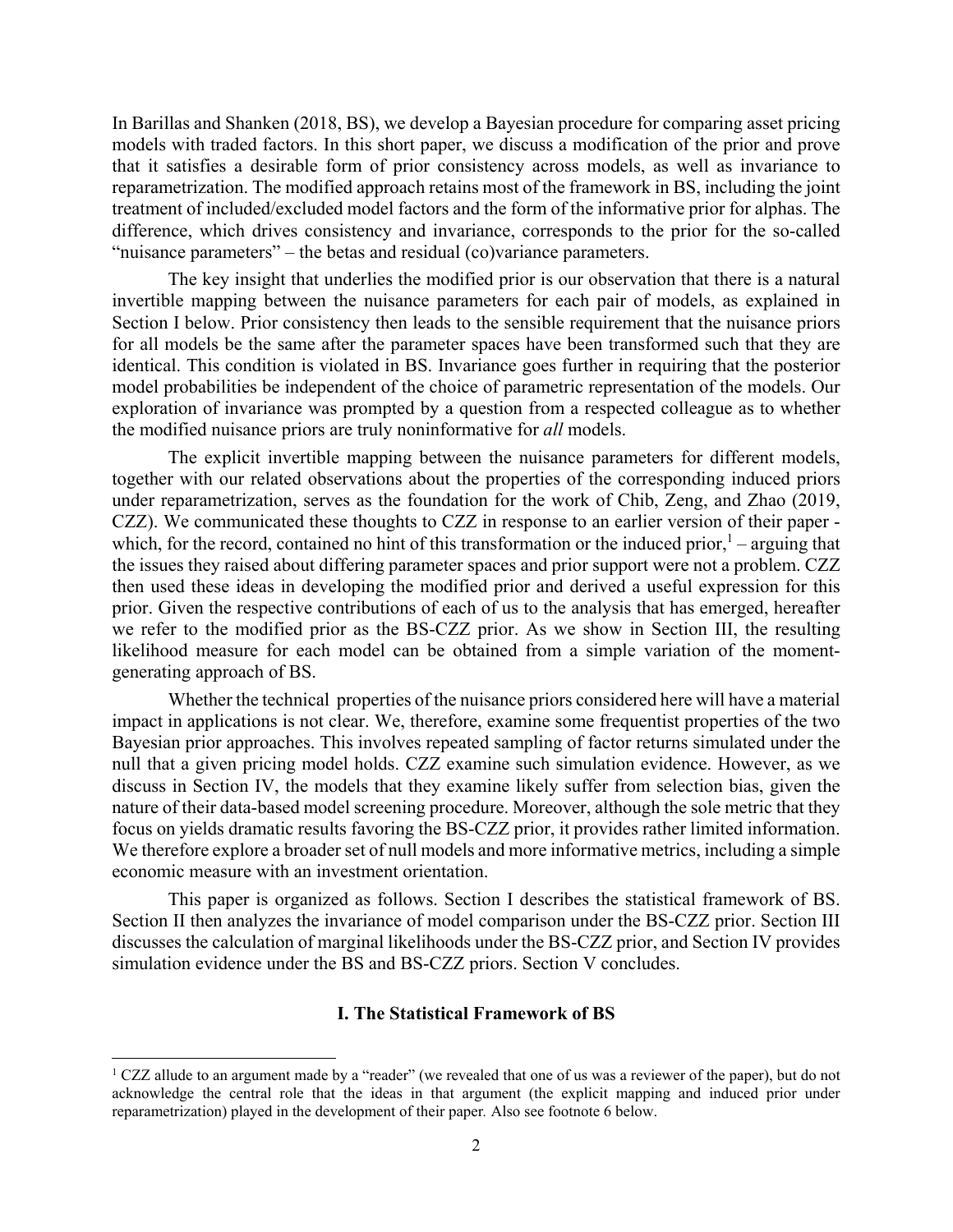Bayesian model comparison ultimately reduces to a comparison of model marginal likelihoods – the result of averaging the likelihood function over the prior for the given model, *M*. In contrast to earlier work in this area, a key feature of the BS approach involves conditioning the posterior analysis of each model on all of the factor data. Along with some simplifying assumptions on the prior, this yields a marginal likelihood of the form

$$
ML = ML_U(f|Mkt) \times ML_R(f^*|Mkt, f), \qquad (1)
$$

where  $f$  denotes the nonmarket factors included in the model,  $f^*$  denotes the excluded factors,<sup>2</sup>  $ML_{II}(f|Mkt)$  is the unrestricted ML for the multivariate linear regression of *f* on the market factor and a constant,

$$
f = \alpha + \beta Mkt + \varepsilon,\tag{2}
$$

and  $ML_R(f^*|Mkt, f)$  is the restricted ML for the regression of  $f^*$  on the market and  $f$  (constant excluded),

$$
f^* = \beta^* [Mkt, f]' + \varepsilon^*.
$$
 (3)

In this way, the model restriction on the intercepts ( $\alpha^* = 0$ ) is imposed in (3), while the expected returns of the model's factors are unconstrained in (2).<sup>3</sup> The market excess return, *Mkt*, is included in all models.

In BS, the prior belief about the model's factor alphas in (2) is taken to be informative, reflecting the researcher's view about the potential magnitude of the investment Sharpe ratio. The prior for the "nuisance parameters" is a product of Jeffreys (1961) priors, with independence between the parameters of (2) and (3). This is an "improper" prior in that the integral over all values of the parameters is not finite (a proper prior integrates to one). Nonetheless, improper priors often give rise to well-defined posterior beliefs and are routinely used in Bayesian analysis. However, the use of improper priors in model comparison raises additional issues that we discussed in BS and return to now.

Consider improper priors  $p(\theta_l)$  and  $p(\theta_2)$  for models  $M_l$  and  $M_2$  respectively. Since the priors do not integrate to one, without further consideration we could just as well replace these priors with, for example,  $10 \times p(\theta_l)$  and  $2 \times p(\theta_2)$ , increasing the posterior odds in favor of  $M_l$  by a factor of  $5 = 10/2$ . The question then arises as to when is it appropriate to use the same proportionality constant for each model, as we did. Such conditions are discussed by Berger and Pericchi (2001), who consider the common case in which parameters are the same across models, but also consider other scenarios in which the parameters are "essentially similar." We used the latter to motivate our analysis with different nuisance parameters under each model, but below we show that the BS improper prior approach is equivalent to (produces the same posterior probabilities as) one in which the nuisance parameters are actually *common* across models. This follows from the invertible mapping mentioned earlier, which we now describe.

The all-factors model *M1* involves regressing all of the non-market factors on *Mkt* and a constant. The market betas, *β1*, of these factors and the corresponding residual covariance matrix, *Var<sub>1</sub>*, together constitute the nuisance parameters  $\theta_1$  for  $M_1$ . Let  $\theta_2$  be the set of nuisance parameters  $\{\beta, \beta^*, \text{var}(\varepsilon) \text{ and } \text{var}(\varepsilon^*)\}$  for the model *M* with factors *f* and excluded factors *f*<sup>\*</sup>, as in (2) and (3).

<sup>2</sup> Consistent with Barillas and Shanken (2017), test asset returns give rise to an additional *ML* term that is the same for all models and thus drops out of the model comparison.

<sup>&</sup>lt;sup>3</sup> Since no factors are excluded in the all-factors model, the *ML* for this model consists only of the first term,  $ML_U$ .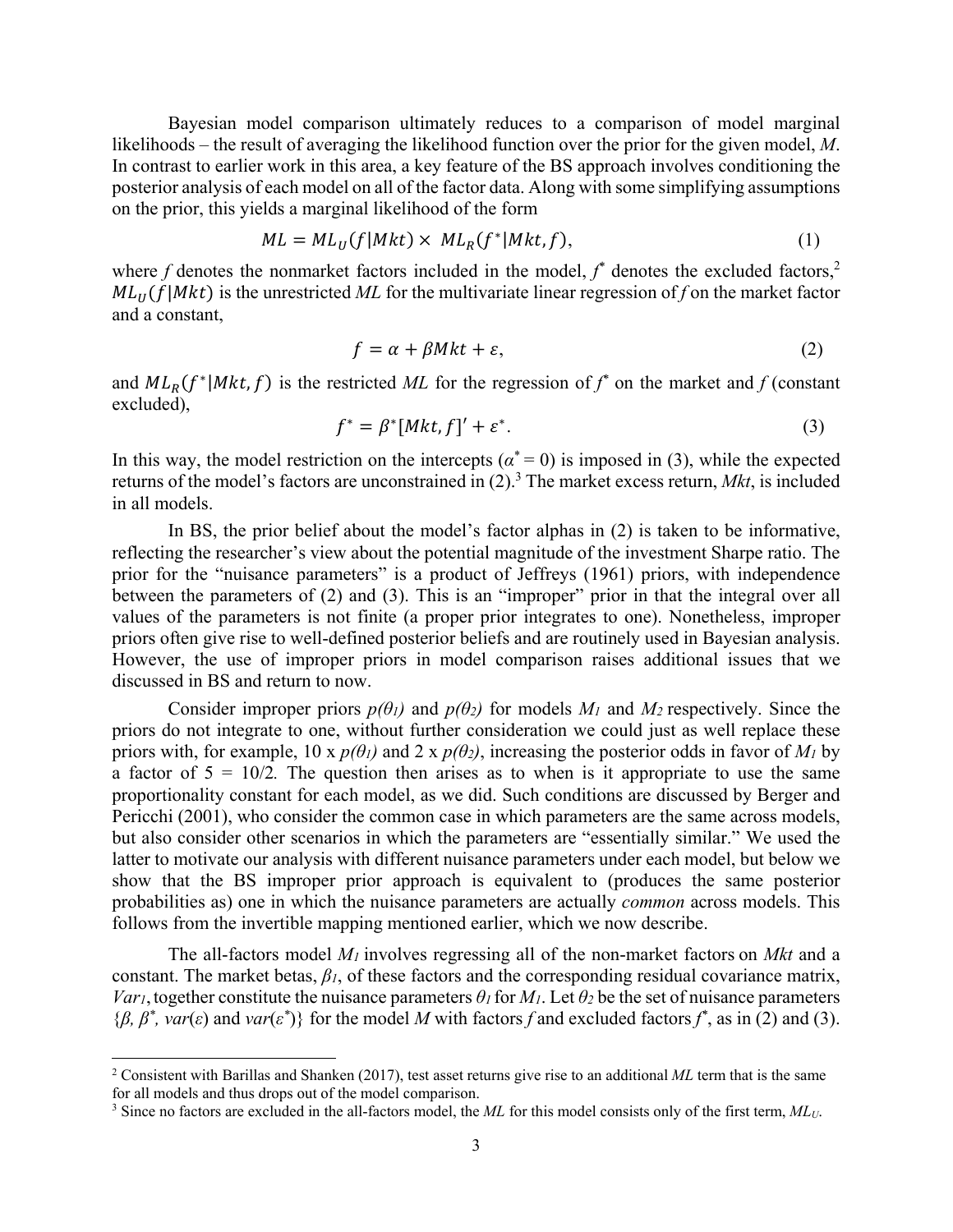In BS, we note that the number of parameters in  $\theta_l$  and  $\theta_2$  is the same for all models, a condition emphasized by Berger and Pericchi (2001). Here we take this an important step further. Substituting the expression for the included factors *f* from (2) into (3) and collecting terms gives the regression of  $f^*$  on *Mkt*. Together with the regression of  $f$  on *Mkt* in (2), we have  $\theta_l$  expressed in terms of  $\theta$ <sup>2</sup>. This is our mapping from  $\theta$ <sup>2</sup> to  $\theta$ <sup>*i*</sup>, and some additional algebra shows that the mapping is invertible.

For example, suppose that we start with the three factors of Fama and French (1993): *Mkt*, *HML*, and *SMB*. 4 Consider the two-factor pricing model {*Mkt, HML*}, where *f* is the included factor *HML* and  $f^*$  is the excluded factor *SMB*. In this case, (2) and (3) are *HML* =  $\alpha + \beta Mkt + \varepsilon$ and  $SMB = \beta^* [Mkt, HML]' + \varepsilon^*$ , where  $\beta^* = (\beta_M^*, \beta_H^*)$ . The nuisance parameters are  $\theta_2 =$  $(\beta, \beta_M^*, \beta_H^*, \sigma_{\varepsilon}^2, \sigma_{\varepsilon}^{*2})$ . Now substituting the expression for *HML* from the first regression into the second yields

$$
SMB = \beta_M^*Mkt + \beta_H^*(\alpha + \beta Mkt + \varepsilon) + \varepsilon^* = \beta_H^*\alpha + (\beta_M^* + \beta_H^*\beta)Mkt + (\varepsilon^* + \beta_H^*\varepsilon),
$$

where  $\varepsilon$  and  $\varepsilon^*$  are uncorrelated with Mkt and with each other. Hence, this equation is the regression of *SMB* on *Mkt* and a constant, and so  $\theta_1 = (\beta_1, Var_1)$ , where  $\beta_1 = (\beta_1 \beta_M^* + \beta_H^* \beta)$  is the 1x2 vector of simple regression coefficients for *HML* and *SMB* on *Mkt* and *Var1* is the 2x2 residual covariance matrix with diagonal elements  $\sigma_{\varepsilon}^2$  and  $\sigma_{\varepsilon}^{*2} + \beta_H^{*2} \sigma_{\varepsilon}^2$  and off-diagonal element  $\beta_H^* \sigma_\varepsilon^2$ . This is the mapping from  $\theta_2$  to  $\theta_1$ . The following result makes use of such a transformation and will be applied to derive our main conclusions.

LEMMA: *Let M be a factor pricing model, as in* (2) *and* (3), *with nuisance parameters θ and let*   $\varphi$  =  $g(\theta)$  be a one to one mapping such that the inverse is differentiable with Jacobian  $J_g^{-1}(\theta)$ . *Then, by a change of variables, the induced prior for φ is* 

$$
p(g^{-1}(\varphi))|det(J_{g^{-1}}(\varphi))|,
$$
\n<sup>(4)</sup>

*where*  $p(θ)$  *is the prior for*  $θ$ *. With*  $π(α | θ)$  the (conditional) prior for  $α$ *, the ML for M is unaffected by the reparametrization, that is, the ML is the same with*  $p(\theta)$  *or the induced prior for*  $\varphi$ *. In addition, if p(θ) is an improper prior with proportionality constant c, then the induced prior inherits this proportionality constant through the first term,*  $p(g^{-1}(\varphi))$ *.* 

*Proof*: First note that the likelihood for  $(a, \varphi)$  is  $L(a, g^{-1}(\varphi) | M, F)$ , where *F* is the factor return data. Also, the prior for *α* under the reparametrization is  $\pi(\alpha \mid g^{-1}(\varphi))$ . Then the *ML* under the induced prior for *φ is*

$$
\iint \pi(\alpha \mid g^{-1}(\varphi)) p(g^{-1}(\varphi)) L(\alpha, g^{-1}(\varphi) \mid M, F) | det(J_{g^{-1}}(\varphi)) | d(\alpha, \varphi).
$$
\n(5)

Substituting  $θ = g^{-1}(φ)$  and  $d(α, θ) = |det(Jg^{-1}(φ))| d(α, φ)$ , this integral reduces to

$$
\iint \pi(\alpha \mid \theta) p(\theta) L(\alpha, \theta \mid M, F) d(\alpha, \theta), \tag{6}
$$

the *ML* under the original parametrization. Q.E.D.

Let us consider the BS prior approach in light of this result. Without loss of generality, suppose we have two models,  $M_1$  and  $M_2$ , with nuisance parameters  $\theta_1$  and  $\theta_2$ , respectively, linked by an invertible mapping, *g(θ2)= θ1.* Let *p(θ1)* be the BS prior for *θ1*. By the lemma (with *θ2* as *θ* and *θ<sup>1</sup>* as  $\varphi$ ), we can replace  $\theta_2$  and its BS prior,  $p(\theta_2)$ , with  $\theta_1$  and the prior induced by  $p(\theta_2)$  without

<sup>&</sup>lt;sup>4</sup> This is precisely the example that we supplied to CZZ in a review of their initial draft.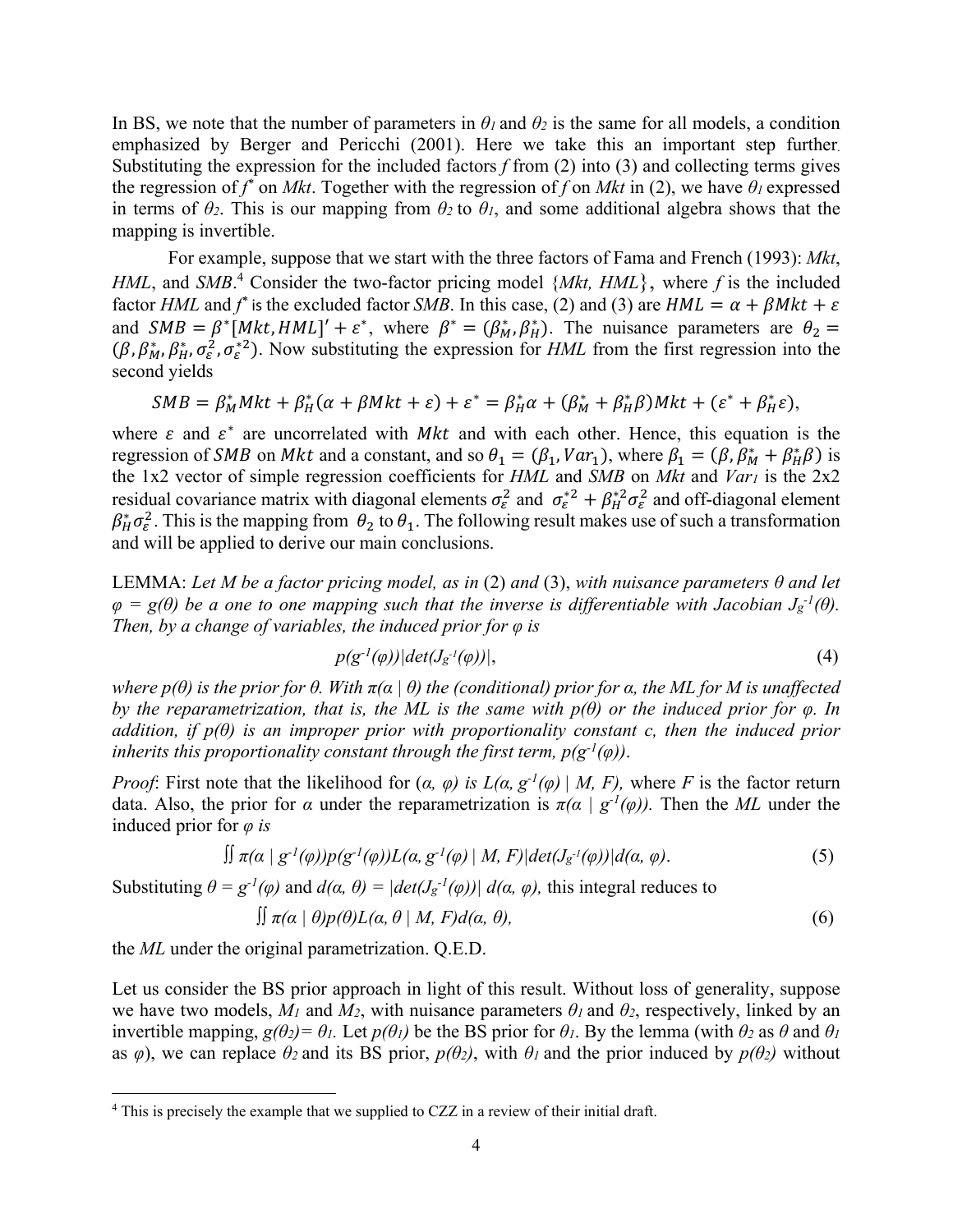changing *ML2*. Of course, *ML1* is also unchanged, because we have not modified the parametrization of *M1*. Therefore, the posterior model probabilities will be unaffected. Note that after the transformation by g, we have the same nuisance parameters,  $\theta_l$ , for each model and the same prior support.<sup>5</sup> However, there is nothing constraining the induced prior for  $\theta_l$  and  $p(\theta_l)$  to be the same, a weakness of the original approach that has become evident through this transformation argument. As a result, the original prior specification may favor certain models in unanticipated and unintended ways. Fortunately, a slight twist on this argument motivates a modified approach that essentially amounts to imposing the *same* nuisance prior under each model.

### **II. The Modified Prior, Consistency, and Invariance of the Model Comparison**

Again, we start with models  $M_1$  and  $M_2$  and a prior  $p(\theta_1)$  for  $\theta_1$ . However, rather than map *θ<sup>2</sup>* to *θ1*, we now let *g* denote the reverse mapping of *θ1* to *θ<sup>2</sup>* = *g(θ1)* and we take the prior for *θ2* to be the induced prior based on  $p(\theta_l)$  and *g*. By the lemma (now with  $\theta_l$  as  $\theta$  and  $\theta_2$  as  $\varphi$ ), the  $ML_2$ obtained using the induced prior for  $\theta_2$  is the same as that based on the  $\theta_1$  parametrization and  $p(\theta_l)$ . Moreover, if  $p(\theta_l)$  is improper with a proportionality constant *c* then, as observed in the lemma, the induced prior for *θ2* under *M2* will inherit the same constant, which will then cancel out in the comparison of *ML*s. This modification is therefore equivalent to requiring that the nuisance prior be the same for all models, a sensible consistency condition. This is the prior approach used by CZZ, although they do not mention this interpretation.

While we focus on the case of an improper nuisance prior in our previous work, the main points made here are quite general and driven by the invertible mapping between nuisance parametrizations. The lemma holds for informative nuisance priors as well, and thus the strategy of starting with a prior for one "reference model" and employing the equivalent induced priors for all other models can therefore be applied in this case too. A previous paper by Chib and Zeng (2019) uses a proper prior and notes that "the model-by-model prior must be proper." But as noted above and in our review of the first draft of what became the CZZ paper, the induced prior inherits the proportionality constant under a change of variables and so an improper prior *can* be used, as CZZ proceeded to do. Thus, our invertible mapping and observations about the induced prior led to their modification of our initial approach.

 As the three-factor example of the previous section demonstrates, there is more than one way to statistically represent the space of nuisance parameters. Therefore, one may wonder whether the model comparison would be affected if we started with a different parametrization for *M<sub>1</sub>* or *M*<sub>2</sub>. The following proposition shows that the model comparison would not change.

PROPOSITION: *Suppose the prior for M<sub>1</sub> is*  $\pi(\alpha_1 \mid \theta_1)p(\theta_1)$ . The prior for any other model, M<sub>2</sub>, is *defined as*  $\pi$ ( $\alpha$ <sup>2</sup> |  $\theta$ <sup>2</sup>) *times the induced nuisance prior based on the M<sub>1</sub> prior and the mapping*  $\theta$ *<sup>2</sup> =*  $g(\theta_l)$ .<sup>6</sup> i) Let  $\theta_{lr} = h(\theta_l)$  be an alternative reparametrization of  $M_l$  with the parametrization of  $M_2$ *unchanged. The prior for*  $\theta$ *<sub><i>lr*</sub> is that induced by h and  $p(\theta)$ *). Then the induced prior for M<sub>2</sub>, the MLs, and the posterior model probabilities are unaffected. ii) If the parametrization of M1 is fixed and*  $\theta_{2r} = q(\theta_2)$  *is an alternative reparametrization of M<sub>2</sub>, then the MLs and the posterior model* 

 $<sup>5</sup>$  In the first draft of CZZ, they emphasized that these conditions fail to hold in the original BS parametrization. The</sup> argument above, an important part of what we provided to the authors in our response, shows that this was not the problem. Our mistake at the time was not immediately recognizing that there was a problem nonetheless.

<sup>6</sup> For the CAPM, there are no alphas and so the π term is simply one. Note that the *g* used here is the inverse of the *g* used at the end of the previous section.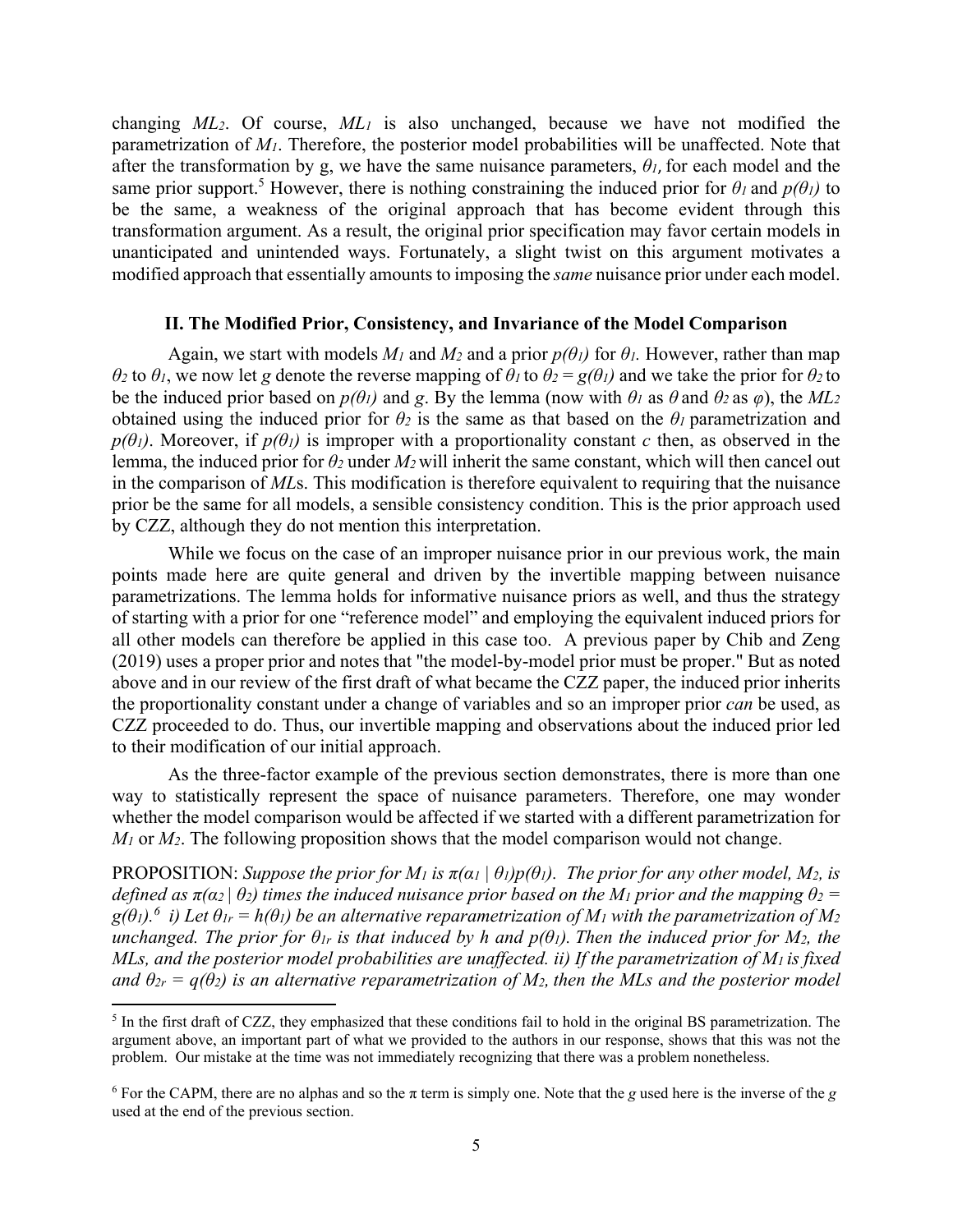*probabilities are again unaffected. iii) If the prior for M1 (whatever the parametrization) is taken to be the Jeffreys prior, then the MLs and the posterior model probabilities do not depend on the initial model parametrizations.* 

# *Proof*: See Appendix A.

 Jeffreys rule is a method for coming up with a prior that involves taking the square root of the determinant of the information matrix. This rule guarantees that the posterior analysis of a given model does not depend on the initial parametrization of that model, a property often associated with the notion of a noninformative prior.<sup>7</sup> The upshot of our proposition is that the entire model comparison analysis is invariant to the initial parametrization of the reference model *M1*, as well as the parametrizations of the other models, provided that we start with a Jeffreys prior for *M1*. Thus, we extend Jeffreys invariance for a single model to the comparison of a set of models in this context. Next, we show that the BS-CZZ marginal likelihoods can be obtained by a straightforward modification of the method used by BS. We then compare the performance of the BS and invariant BS-CZZ priors in simulations.

# **III. Calculation of Marginal Likelihoods under the BS-CZZ Prior**

Let *L* be the number of factors, *Mkt* and *f,* in model *M* and let *K* be the total number of factors,  $Mkt, f$ , and  $f^*$ , in (2) and (3), where  $f^*$  denotes the factors excluded from M. The residual covariance matrix of dimension *L*-1 for regression (2) of f on *Mkt* and a constant is  $\Sigma$  and that of dimension *K-L* for regression (3) of  $f^*$  on *Mkt* and  $f$  is  $\Sigma^*$ . Whereas the nuisance prior under BS was  $det(\Sigma)^{-L/2}det(\Sigma^*)^{-(K-L+1)/2}$ , the modification derived by CZZ changes the exponents in this expression, resulting in the prior

$$
P(B, \Sigma) = det(\Sigma)^{-(2L-K)/2} det(\Sigma^*)^{-K/2}.
$$
 (7)

Importantly, this prior is a product of functions of the parameters in (2) and (3). Therefore, the nuisance priors for (2) and (3) are independent and the resulting marginal likelihood for *M* is a product of restricted and unrestricted *MLs*, as in BS:

$$
ML = ML_U(f \mid Mkt) \times ML_R(f^* \mid Mkt, f)
$$
\n
$$
(8)
$$

with

$$
ML_{R}(f^{*}|Mkt, f) = \left(\frac{1}{2\pi}\right)^{\frac{(K-L)(T-L)}{2}} 2^{(K-L)\nu 1/2} \Gamma_{(K-L)}(\nu 1/2) det(S^{R})^{-\nu 1/2} det(F'F)^{-(K-L)/2}
$$
  
\n
$$
ML_{U}(f|Mkt) = \left(\frac{1}{2\pi}\right)^{\frac{(L-1)(T-1)}{2}} 2^{(L-1)\nu 2/2} \Gamma_{(L-1)}(\nu 2/2) det(S)^{-\nu 2/2} (Mkt'Mkt)^{-(L-1)/2} Q
$$
  
\n
$$
Q = \left[1 + \frac{a}{a+k}(W/T)\right]^{-\nu 2/2} (1 + k/a)^{-(L-1)},
$$

where  $v1 = T - 1$ ,  $v2 = T - (K - L) - 1$ ,  $a = 1 + \widehat{Sh}(Mkt)^2$ , and  $W = T\widehat{\alpha}'\widehat{\Sigma}^{-1}\widehat{\alpha}/a$ , with maximum likelihood estimates indicated by the hat symbol. The terms *SR* and *S* denote the residual

<sup>&</sup>lt;sup>7</sup> See https://en.wikipedia.org/wiki/Jeffreys\_prior.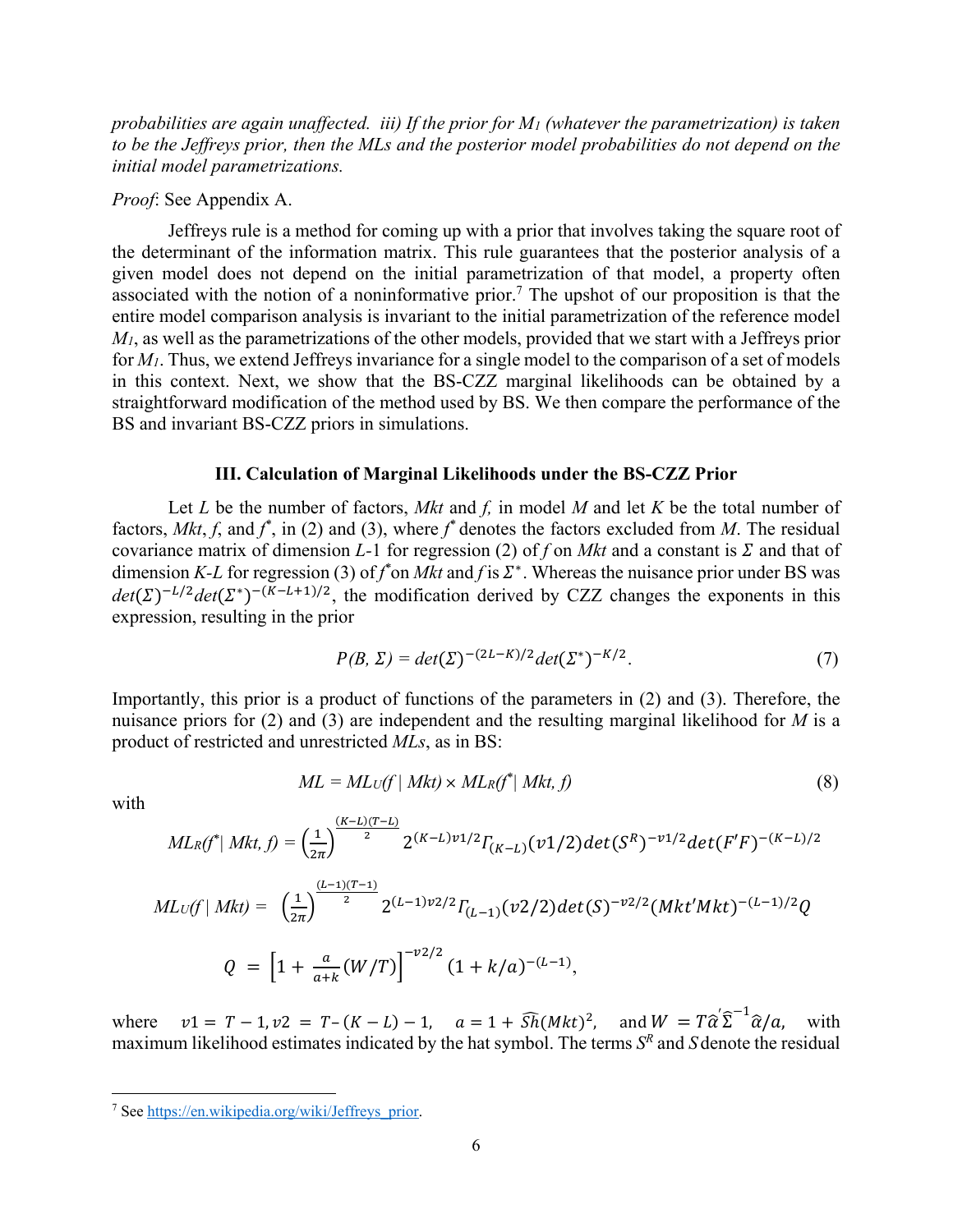cross-product matrices for the regressions, restricted (no regression constant) and unrestricted, respectively, and  $F = (Mkt, f)^8$  See Appendix B.

#### **IV. Simulation Evidence**

In their simulation analysis, CZZ report what they call "% correct," the proportion of simulation iterations for which the null model receives the highest posterior probability. We focus on the sample size  $T = 600$  with eight factors, which is close to that often used in practice.<sup>9</sup> CZZ find that the BS procedure never identifies the correct model in 100 iterations for each of 33 datagenerating processes (DGPs) corresponding to different null models based on the eight factors. Indeed, this remains true at much larger sample sizes. In contrast, the BS-CZZ prior delivers % correct measures ranging from 42% to 65%. Given the consistency and invariance properties analyzed in the previous section, it makes sense that the new prior would perform better. But we now argue that these levels of performance and the extreme contrast between results for the two priors may be misleading. We investigate this issue from two perspectives – the first relates to the limited metric employed by CZZ, and the second to potential selection bias in their choice of models to simulate.

The so-called % correct measure is based on an overly simple binary summary outcome: either the highest probability is obtained for the null model or not, which seems contrary to the spirit of the Bayesian perspective, with its continuous measure of degree of belief. Note that it is possible for a procedure to be "correct" in this sense with only the slightest deviation from equalweighted model probabilities. For example, with 128 models (all models of the eight factors, which include the market factor), equal probabilities would be 0.78%. A procedure that obtains a posterior probability of 1% for the null model, with all other model probabilities a bit lower, would be scored "correct" in that case. Thus, this metric provides minimal information about the relative performance of the procedures. This is easily remedied by keeping track of the average posterior probability assigned to the null model across simulations. However, while it provides useful information, this measure has its own limitations from an economic perspective.

In particular, the Bayesian procedure can yield a modest probability for the null model but place substantial weight on models that are closely related to the null, with similar Sharpe ratios (expected excess return over standard deviation). For example, a related model might include different versions of what we call "categorical factors" in BS (such as the CMA or IA investment factors), or it might leave out a factor that is included in the true model but contributes little to its overall Sharpe ratio. Distinguishing between such a scenario and one in which the procedure tends to exclude economically important factors is essential.

Of course, if all we cared about was maximizing the true Sharpe ratio, we would simply include all factors in the model, ignoring the desirability of parsimony. In practice, however, estimation error in a model's tangency portfolio weights will degrade the portfolio performance. In particular, if we include factors that are redundant, these factors will receive some weight in the estimated tangency portfolio, whereas the true optimal weight is zero. Ideally, a procedure would do a good job of figuring out when to exclude such factors from a model.<sup>10</sup>

<sup>&</sup>lt;sup>8</sup> For simplicity, we let the factor names, *Mkt* or *f*, do double duty and also refer to the time series for that factor.

<sup>&</sup>lt;sup>9</sup> As in CZZ, the prior Sharpe multiple is taken to be three.  $10$  Parsimony may also help obtain more efficient estimates of the cost of capital from a model by avoiding noisy

estimation of the contribution that exposure to an irrelevant factor makes to expected returns.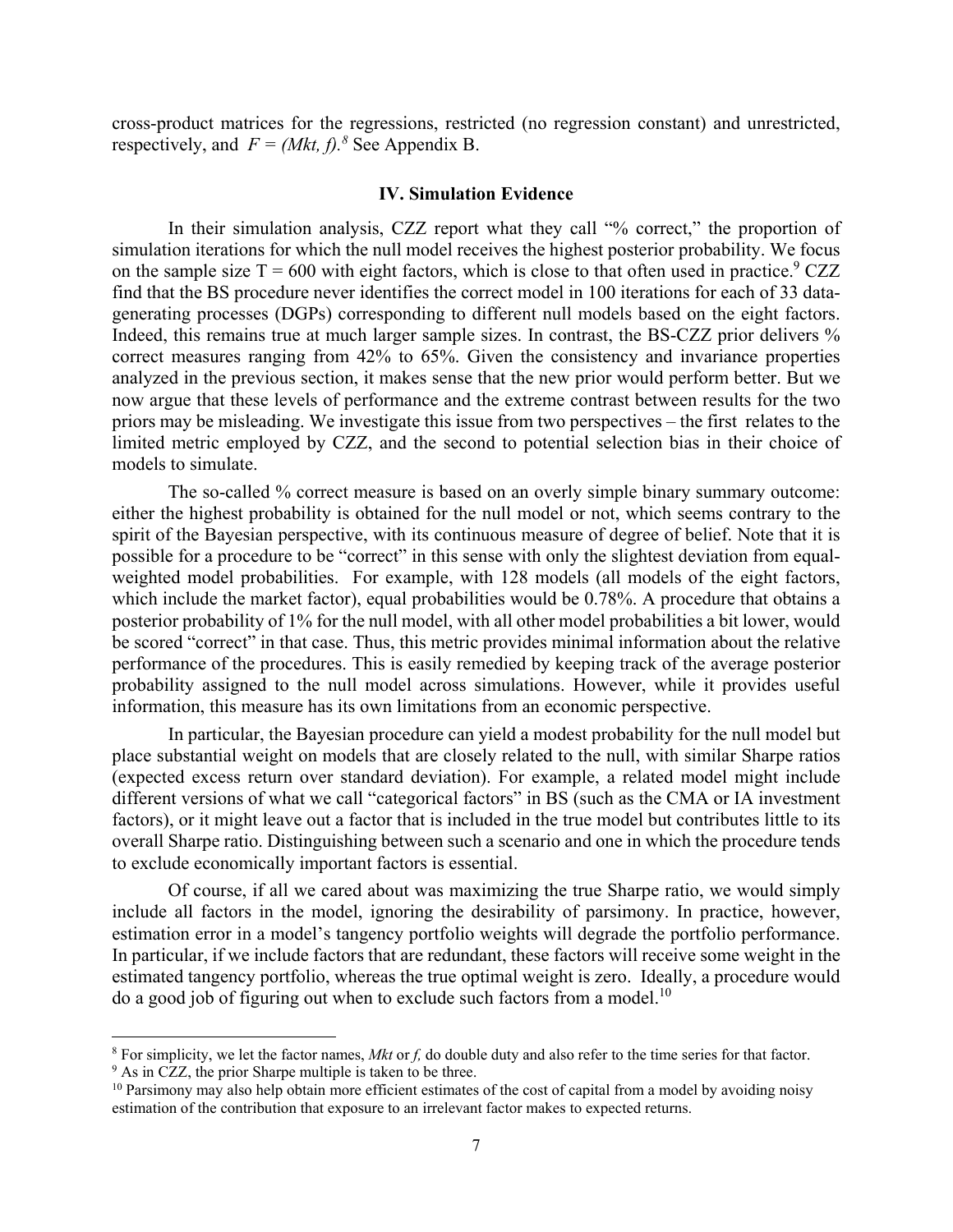One simple metric that reflects these considerations is the true Sharpe ratio of the *estimated* tangency portfolio for the null model. More specifically, we calculate the weighted average of the true Sharpe ratios for all models, with weights equal to the model posterior probabilities. Following Jobson and Korkie (1980), we estimate the portfolio weights for each model as the unbiased estimate of the inverse of the covariance matrix times the sample mean vector of the model factors, normalized so that the weights sum to one. The data are simulated for a null model *M* with factors Mkt and f, and excluded factors  $f^*$ , from a multivariate normal distribution with mean and covariance matrix taken to be the maximum likelihood estimates of (2) and (3) based on the original data. The Sharpe ratio under the null for a given model (which may be the null or any other model) is then based on the estimated portfolio weights for the model and these "true" moments.

Thus, for each procedure, we report an average across null experiments and 100 simulation iterations for each null of a scaled value for this posterior-weighted Sharpe ratio. The scaling involves dividing by the maximum Sharpe ratio under the null assuming knowledge of the true tangency weights. Thus, the scaled values are all less than one and indicate the fraction of the Sharpe ratio of the true tangency portfolio that is realized using the given Bayesian procedure. We refer to this as the Sharpe ratio (SR) proportion. As additional descriptive information to assess the extent to which a procedure is parsimonious, we provide the posterior-weighted average of the number of model factors for each procedure and the actual number of factors in the null model. Again, these are averaged across simulation iterations and all nulls considered.

We also explore the effect of restricting attention to models that contain at most one version of each categorical factor, a plausible a priori condition that is imposed in BS. In keeping with CZZ, we focus here on frequentist properties of the Bayesian methods. It would be of interest to evaluate the Bayesian predictive distribution of returns for each prior and calculate the certaintyequivalent returns, given an assumption about utility. Doing so is beyond the scope of this short paper but will be explored in future work.<sup>11</sup>

Another aspect of the CZZ simulation analysis raises doubts about taking it at face value. In deciding which models to treat as null model DGPs, CZZ conduct a pre-screening to ensure that each assumed pricing factor is statistically significant. This sort of "model mining" is likely to impart biases in the choice of null models – in addition to large point estimates of factor means, Linnainmaa and Roberts (2018) suggest that unusually low volatility and low factor correlations will often be obtained. To determine whether this has a material impact on the conclusions derived from the simulations, we evaluate the performance of the Bayesian methodologies over *all* models that can be formed from the given factors. That some factor pricing results are not statistically significant in the original data may better reflect the ambiguities that are inherent in actual model comparison,<sup>12</sup> although inevitably some characteristics of the true DGP will be under- and others overstated. In any event, this would provide some additional perspective on the performance of the two prior approaches.

Table 1 reports various measures for the BS and BS-CZZ priors. As a warm-up exercise with a relatively small number of factors and no categorical factors, we start with the four factors of Hou, Xue, and Zhang (2015). Panel A gives the results averaged across both the eight models based on these factors and the 128 models based on the eight factors used by CZZ. With four

<sup>&</sup>lt;sup>11</sup> Also see related work by Pastor and Stambaugh (2000).

<sup>&</sup>lt;sup>12</sup> Of course, failure to reject a null does not mean it is true, particularly given the volatility of returns.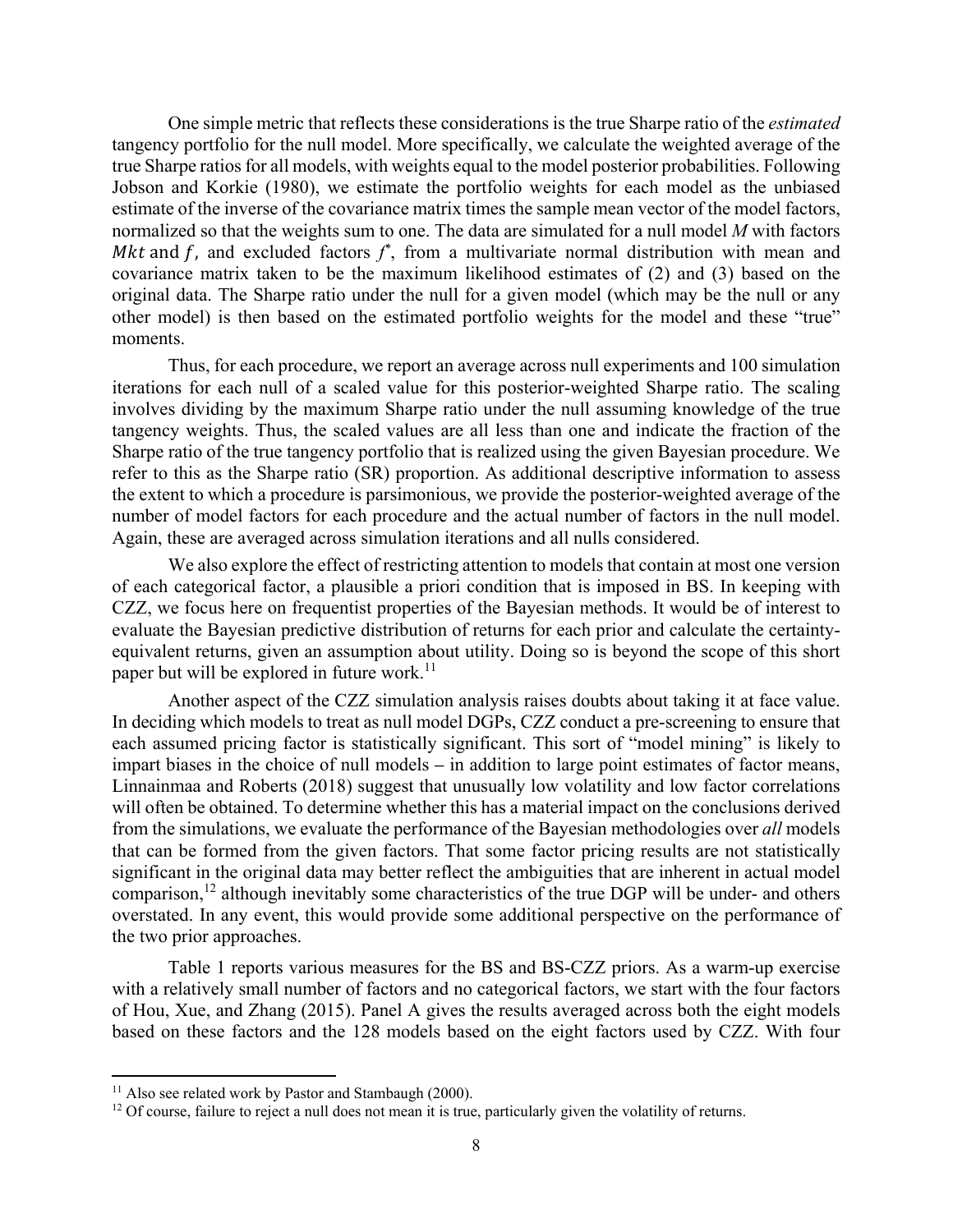factors, the performance of the two priors is similar, but the new version has a slight edge. For example, the SR proportions are 95.4% and 95.8%, respectively. With eight factors, the gap widens, although the SR proportions still differ by less than one percentage point. The % correct and Prob(null) measures are substantially reduced for both priors with eight factors. While the % correct for BS-CZZ is about five times that for BS, the more relevant Prob(null) is a little more than two times that for BS.

#### **Table I**

#### **Simulations: BS and BS-CZZ prior**

The table reports simulation results under both the BS and the BS-CZZ priors. Panel A gives the results averaged across the eight models based on the four factors of Hou, Xue, and Zhang (2015) as well as for the 128 models based on the eight factors used by CZZ. Panel B reports the results for the eight-factor analysis that excludes models that have two versions of the same categorical factor. % correct denotes the proportion of times the procedure gives the null model the highest posterior model probability. P(null model) is the average model probability given to the null model. SR prop is the fraction of the population Sharpe ratio under the null achieved by the procedure described in the text that incorporates sample uncertainty in estimating tangency portfolio weights. Factors mean is the posterior-weighted average of the number of model factors for each prior and Factors null is the average number of factors in the null model.

| Panel A. All Models   |                |                                              |           |               |
|-----------------------|----------------|----------------------------------------------|-----------|---------------|
| Prior                 | <b>BS</b>      | <b>BS-CZZ</b>                                | <b>BS</b> | <b>BS-CZZ</b> |
| Number Factors        | $\overline{4}$ | $\overline{4}$                               | 8         | 8             |
| % correct             | 67.9%          | 77.0%                                        | $4.0\%$   | 20.5%         |
| P(null model)         | 51.9%          | 55.7%                                        | 3.2%      | $7.2\%$       |
| SR prop               | 95.4%          | 95.8%                                        | 94.6%     | 95.5%         |
| Factors mean          | 2.77           | 2.79                                         | 5.28      | 4.97          |
| Factors null          | 2.50           | 2.50                                         | 4.50      | 4.50          |
|                       |                | Panel B. Models with Categorical Restriction |           |               |
| Prior                 | <b>BS</b>      |                                              | BS-CZZ    |               |
| <b>Number Factors</b> | 8              |                                              | 8         |               |
| $\%$ correct          | 17.3%          |                                              | 33.3%     |               |
| P(null model)         | 13.5%          |                                              | 15.5%     |               |
| SR prop               | 91.8%          |                                              | 94.1%     |               |
| Factors mean          | 3.52           |                                              | 4.29      |               |
| Factors null          | 3.83           |                                              | 3.83      |               |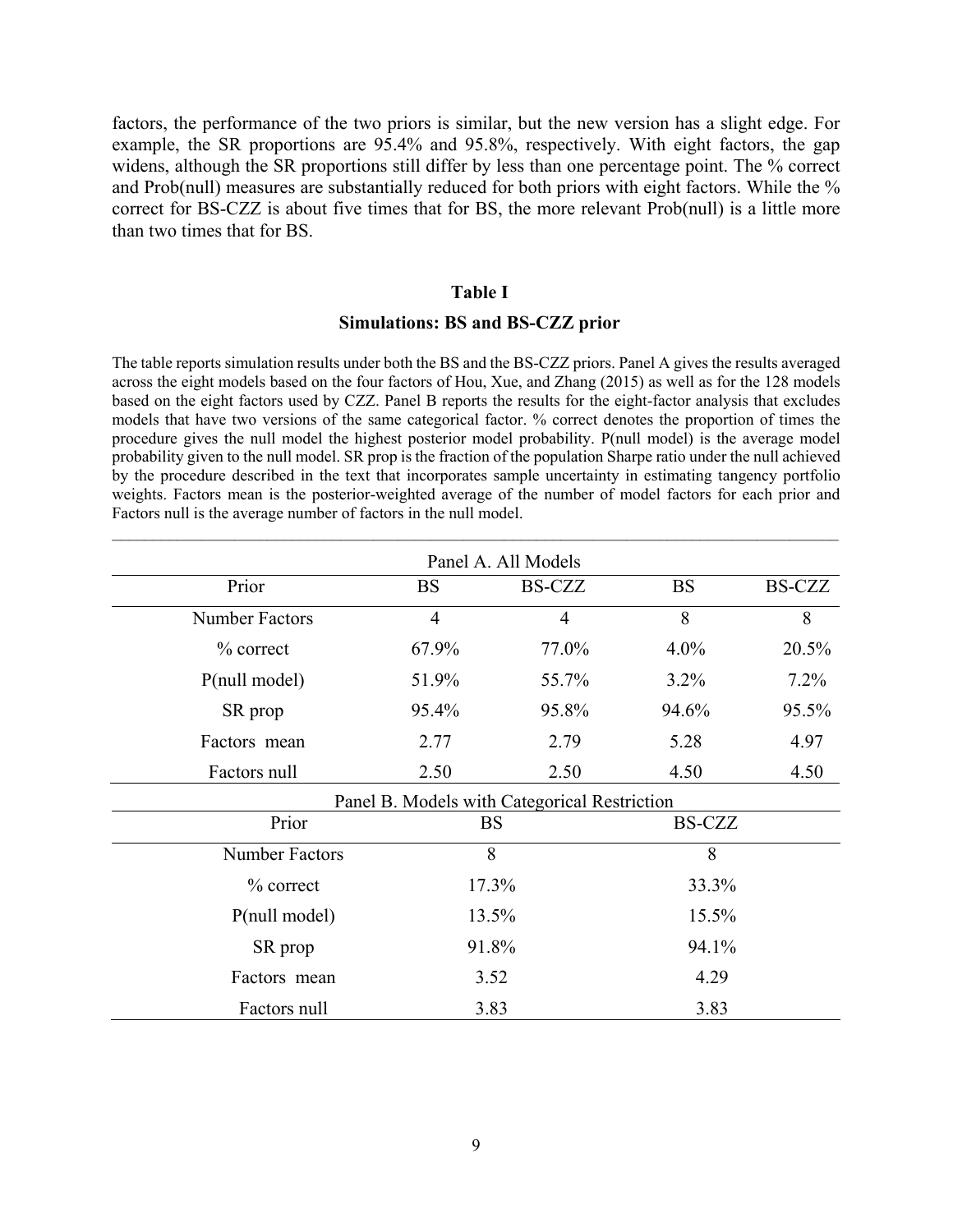In Panel B we turn to the eight-factor analysis, which excludes models that have two versions of the same categorical factor. Here, % correct for BS is about half that of BS-CZZ. However, consistent with our earlier discussion of the limitations of this metric, the probabilities for the null model are quite close, at 13.5% versus 15.5%. In addition, while the BS-CZZ prior leads to inclusion of 0.8 more factors than BS on average, the SR proportion is 94.1% using this modified prior, as compared to 91.8% for BS. These results are far from the extreme performance of the BS method that CZZ report for the % correct metric and the pre-screened models.

## **V. Conclusion**

The desirable nuisance-prior consistency and invariance properties that we establish for model comparison with the BS-CZZ prior formalize the analytical sense in which this modified prior is preferred to the original BS prior. However, while this suggests that the new approach will perform better, it is not clear what to anticipate in terms of quantitative magnitudes. In order to shed light on the latter question, we conduct simulation analysis. The results suggest that, while our various metrics consistently favor the new method, the divergence between the two prior approaches is far less than the CZZ simulations suggest. Not surprisingly, the ability to identify the "correct" model with the new prior declines considerably in the eight-factor analysis with a broader set of DGPs. Thus, our results may provide a more realistic indication of the "power" of using the BS-CZZ prior. Nonetheless, the findings with the economically oriented SR proportion metric are encouraging and suggest that the models favored using both prior approaches tend to be closely related to the true models, but with the edge going to the BS-CZZ prior.

We can also report that if we use the BS-CZZ prior with the 10 factors explored in BS, the model with the highest probability when the categorical restriction is imposed is the same sixfactor model identified in BS, namely,  $\{Mkt ROE HML^m UMD SMB IA\}$ . Also, as in BS, the more timely versions of the value and profitability factors  $(HML<sup>m</sup>$  and ROE), together with momentum (UMD) and the market factor, are included in the top seven models, which garner most of the posterior probability. Thus, the main empirical conclusions continue to hold.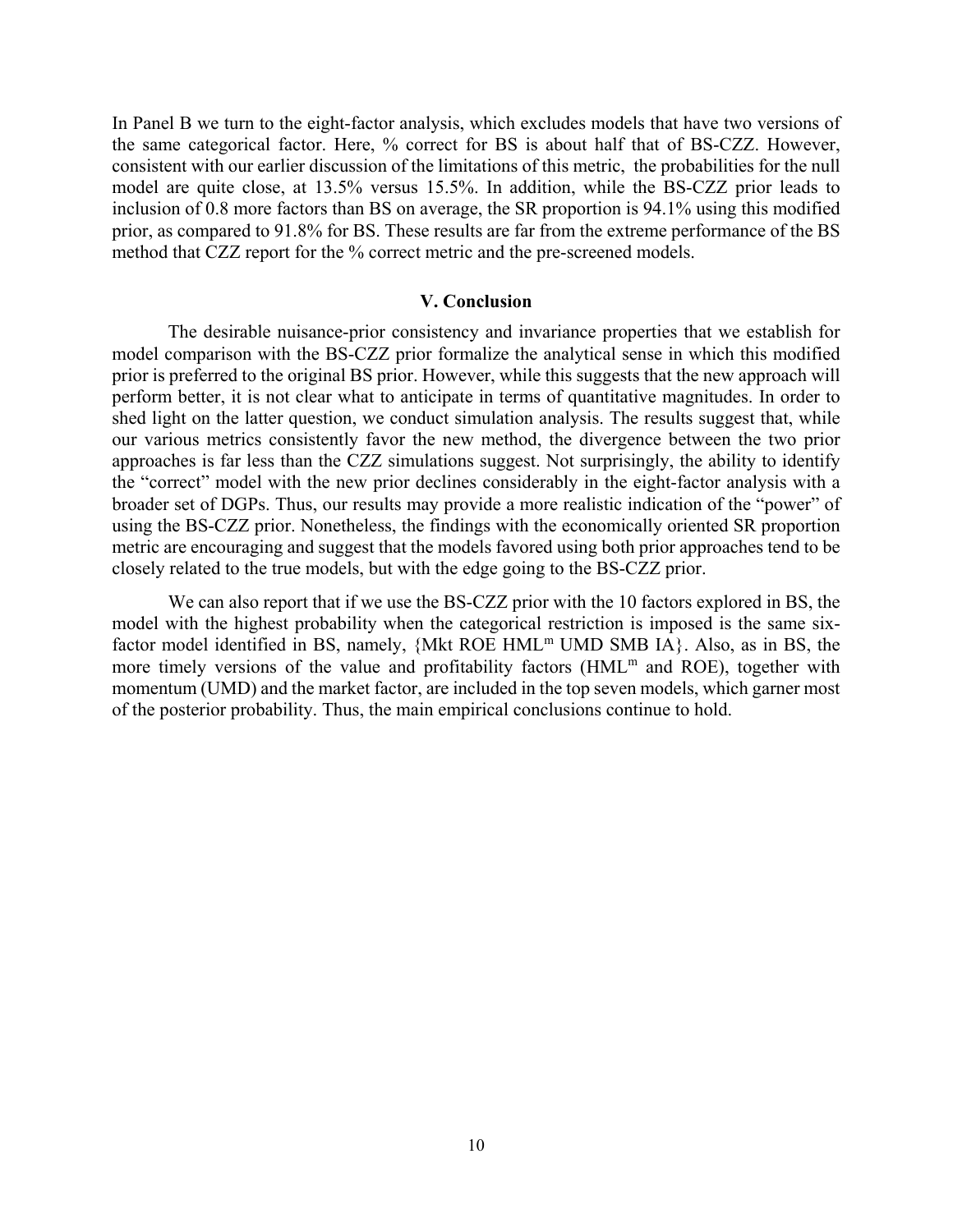#### **Appendix A: Proof of the Proposition**

i) A direct application of the lemma with  $\theta_l$  and  $\theta_{lr}$  in the place of  $\theta$  and  $\varphi$ , respectively, implies that *ML1* is unchanged. Now consider the effect of the reparametrization of *M1* on the *ML* for *M2* with parameters  $\theta_2$ . Note that  $\theta_2 = g(\theta_1) = g(h^{-1}(\theta_1))$  and so the new induced prior for  $\theta_2$  is the induced prior based on the mapping *g*∘h<sup>-1</sup> and the prior for  $\theta$ <sub>*Ir*</sub>. But the prior for  $\theta$ <sub>*Ir*</sub> is itself induced by the mapping *h* and the prior  $p(\theta_l)$ ,

$$
p(h^{-1}(\theta_{1r}))|J_{h^{-1}}(\theta_{1r}))| \t{,} \t(A1)
$$

as in (4). Using (4) again, to get the induced prior for  $\theta_2$ , this time we first evaluate the prior for  $\theta$ *lr* in (A1) at *(g*∘*h*<sup>-1)-1</sup> = *h*∘ *g*<sup>-1</sup> applied to  $\theta$ <sup>2</sup> and then multiply by the corresponding Jacobian term for *h*<sup>∘</sup> *g-1*. The expression based on (A1) is

$$
p(h^{-1}(h \circ g^{-1}(\theta_2)))|det(J_{h^{-1}}(h \circ g^{-1}(\theta_2))) = p(g^{-1}(\theta_2))|det(J_h(g^{-1}(\theta_2)))^{-1}|,
$$
\n(A2)

where we use the inverse function theorem to evaluate  $J_{h'}$ <sup>13</sup> We still need to multiply (A2) by the Jacobian term  $|det(J_{h \circ g} \cdot (\theta_2))|$  to finish off the induced prior for  $\theta_2$ . By the chain rule,  $J_{h \circ g} \cdot l(\theta_2)$  is  $J_h(g^{-1}(\theta_2))J_{g^{-1}}(\theta_2)$ .<sup>14</sup> Therefore, cancelling the  $J_h$  term with its inverse, we are left with  $p(g^{-1}(\theta_2))$ times  $|det(J_{g-1}(\theta_2))|$ . Thus, the new induced prior for  $\theta_2$  is the original prior induced by  $p(\theta_1)$  and the mapping  $\theta_2 = g(\theta_1)$ . The rest of i) follows.

ii) *ML<sub>1</sub>* is unchanged by assumption. As to *M*<sub>2</sub>, we can write  $\theta_{2r} = q(\theta_2) = q(g(\theta_1))$ . Therefore, by the lemma with *q*<sup>∘</sup> *g* in the role of the mapping, *ML2* is the same with *p(θ1)* or the induced prior for  $\theta_{2r}$ . Similarly,  $ML_2$  is the same with  $p(\theta_1)$  or the induced prior for  $\theta_2$ . Thus,  $ML_2$  is the same with either induced prior (for  $\theta_2$  or for  $\theta_{2r}$ ).

iii) If we start with parameters  $\theta_{1r}$  instead of  $\theta_1$ , then the Jeffreys prior for  $\theta_{1r}$  will, by the usual invariance property, be the prior induced by  $p(\theta_l)$  and the mapping h. Thus, part (i) of the proposition applies and ii) applies in general. Q.E.D.

#### **Appendix B: Calculating the BS-CZZ Marginal Likelihoods**

Here, we discuss the changes to the appendices in Barillas and Shanken (2018) that are needed to accommodate the BS-CZZ prior. We start with the internet Appendix to BS, with *N* the number of left-hand-side factors,  $K$  the number of right-hand-side factors, and  $\Sigma$  the residual covariance matrix. As in BS, we first consider the restricted case (no constant in the regressions) and then the unrestricted case. The nuisance prior is now assumed to be

$$
P(B, \Sigma) = det(\Sigma)^{-z/2}, \tag{B1}
$$

generalizing  $z = N+1$  in BS. The likelihood function is unchanged.

It follows that the degrees of freedom in the inverted Wishart density that emerges in the marginal likelihood derivation are  $v = T-K-N-1 + z$ , which equals  $T-K$  when  $z = N+1$ . As a result,

$$
ML_R = \left(\frac{1}{2\pi}\right)^{\frac{N(T-K)}{2}} 2^{N\nu/2} \Gamma_N(\nu/2) \det(S^R)^{-\nu/2} \det(F'F)^{-N/2}.
$$
 (B2)

For the unrestricted marginal likelihood, the change in degrees of freedom from *T-K* to *v* also affects the calculation of *Q* in (B2) of Appendix B to BS. This gives

<sup>&</sup>lt;sup>13</sup> See https://en.wikipedia.org/wiki/Inverse\_function\_theorem.<br><sup>14</sup> See https://en.wikipedia.org/wiki/Chain\_rule.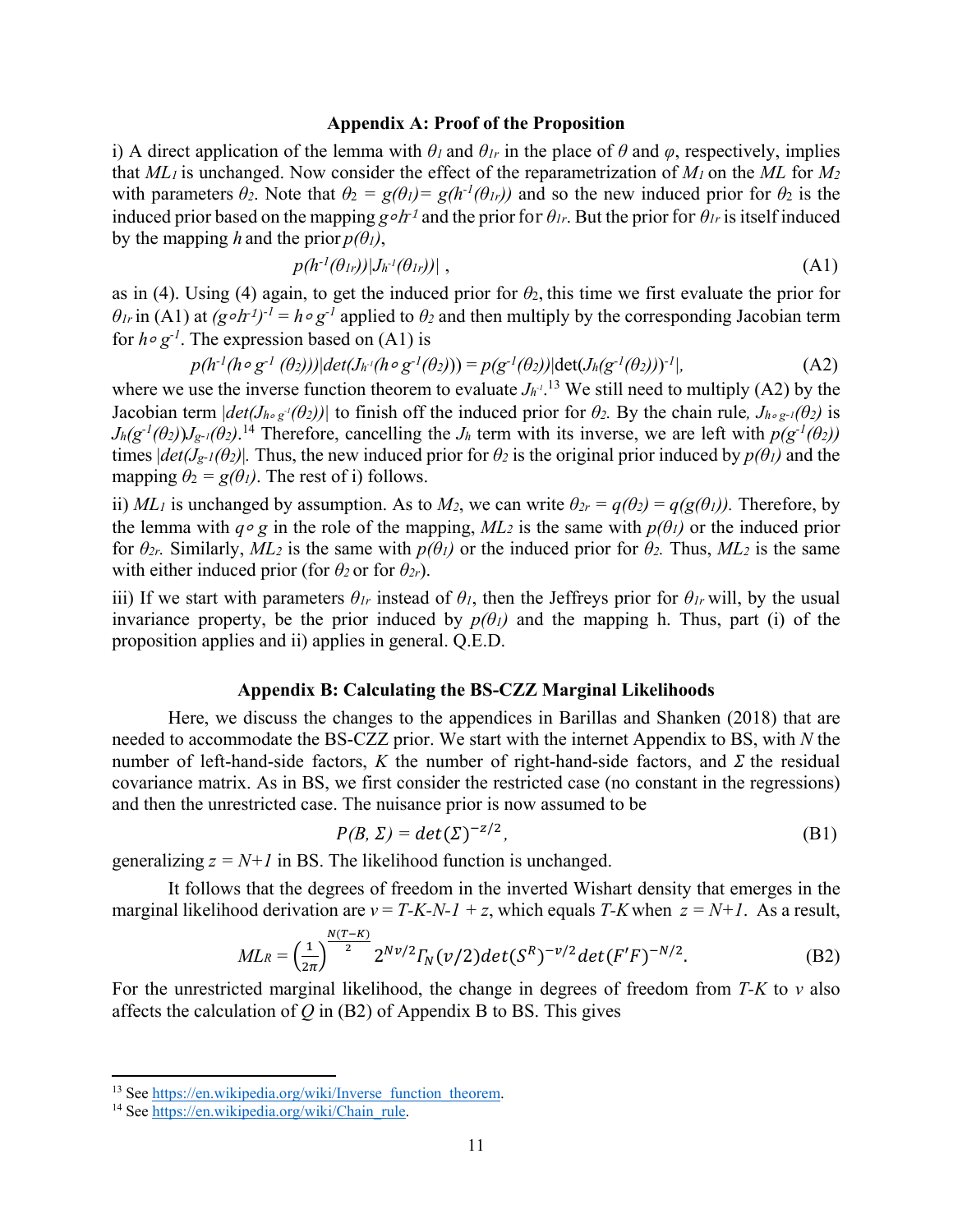$$
ML_U = \left(\frac{1}{2\pi}\right)^{\frac{N(T-K)}{2}} 2^{N\nu/2} \Gamma_N(\nu/2) det(S)^{-\nu/2} det(F'F)^{-N/2} Q,
$$
(B3)

$$
Q = \left[1 + \frac{a}{a+k} \left(\frac{W}{T}\right)\right]^{-\nu/2} \left(1 + \frac{k}{a}\right)^{-N/2},
$$

where  $v = T-K-(N+1)+z$ ,  $a = 1 + \widehat{Sh}(Mkt)^2$ , and  $W = T\widehat{\alpha}'\widehat{\Sigma}^{-1}\widehat{\alpha}/a$ .

 The likelihood *MLR* in (8) is now obtained by letting *K-L* play the role of *N* and *L* the role of *K* in (B2) above. The prior input *z* is chosen to give the exponent for  $\Sigma^*$  in (7), that is,  $z = K$ . The corresponding *v* is  $T-L-(K-L+1)+z = T-K-1+z = T-1$ . The likelihood  $MLU$  is obtained by substituting *L-1* for *N, 1* for *K* and *Mkt* for *F* in (B3) above. Then *z* is chosen to give the exponent for  $\Sigma$  in (7), i.e.,  $z = 2L$ -K. The corresponding *v* is  $T$ -1-(L-1+1)+ $z = T$ -1+L-K. We have confirmed that (8) gives identical *MLs* to those obtained using the CZZ method.